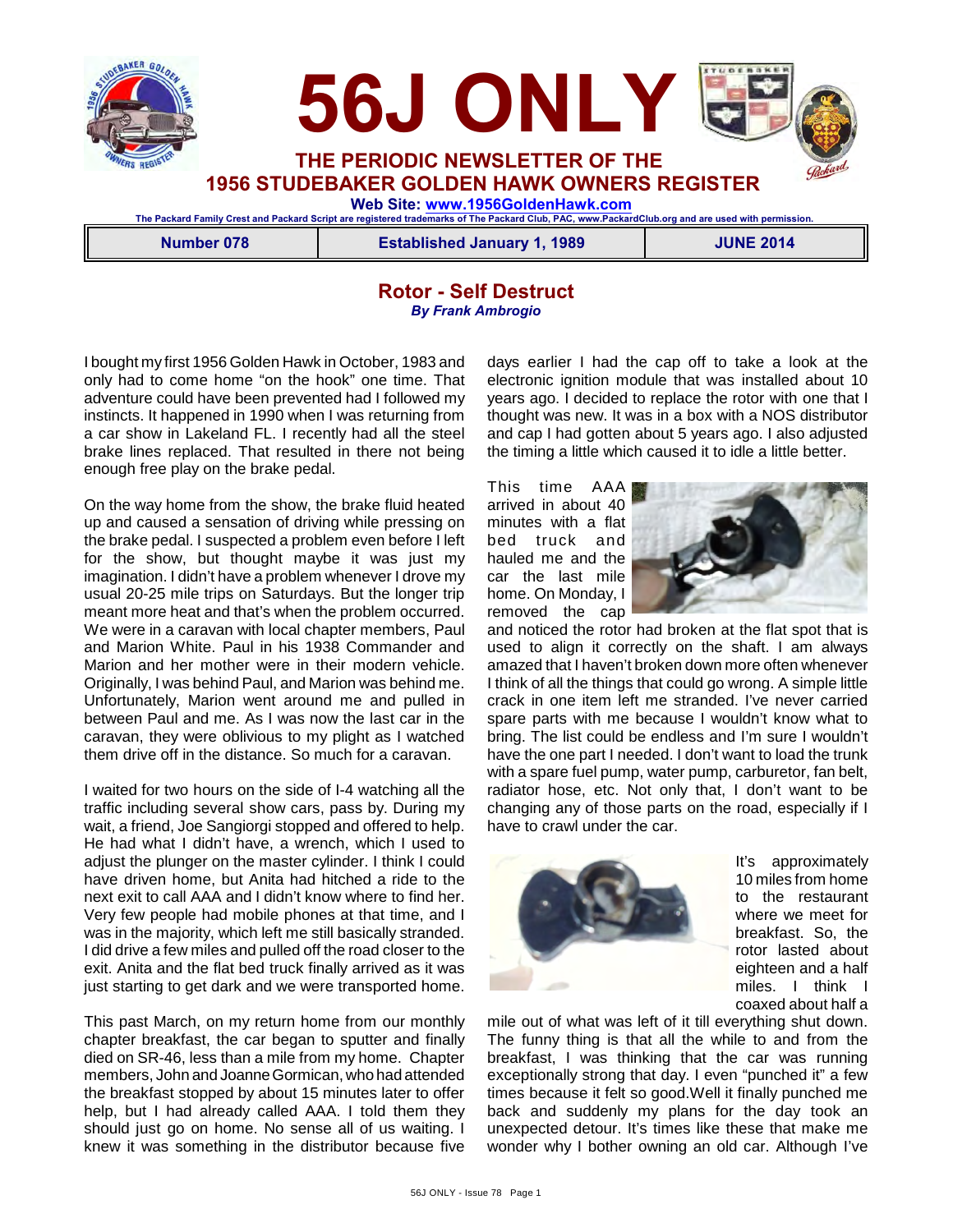learned a lot about the mechanical aspect of the car, I don't like making repairs. I like washing, waxing, driving, and occasionally showing it, but once I've done a certain repair and understand how that part works, I don't want to have to ever do it again.

I did replace the distributor cap before taking it back out on the road as it looked like the underside had taken a few hits from the wobbly rotor. I also found the broken piece of the rotor, so I felt good that nothing else was left in the distributor.

I guess when driving any car, we can expect to have a problem every so often. I've owned the car over 30 years, so I guess I should be OK till 2029.

# **Reality Check Feedback**

**My article seemed to hit home for several owners**

**Tom Snyder**: Frank, It was a real good job you did on the newsletter, especially on getting busy on that project. It might get someone off their duff.

**Ken Dunning**: Very nice newsletter. Your first article reminds me that I need to get to work on my car, a 53 Packard Clipper. If I restore it to Barrett-Jackson standards it will cost me maybe \$75K for a car that will sell for maybe \$20K on a very good day. No way. I'm thinking maybe a semi-respectable driver. Thanks!

**Bob Palma:** Hi, Frank, Just got the new 56J Only today. I assume the opening couple pages of editorial ("Get Moving or Move On") are your words.

If so, those are the best words I have ever read on the topic; excellent throughout. More and more, I am "discovering" that something less than a perfect car is just fine, thank you. 95% of the fun for 50% of the work, if you ask me. Again, Frank; well stated. Congrats.

**Dick Paul**: Your newsletter of February 2014 was spoton! The "Reality Check" pages just hit so many of us dead center. I've been slowly coming to the same conclusion and maybe your push will get me over the top. Yesterday was my 76th birthday and while I used to assume I would live forever, I'm a bit doubtful now.

Ten years ago I owned and drove a 1964 Commander, 1957 and 1956 GH, 1955 Speedster, 1955 1-1/2 ton truck, and a 1951 2 ton truck with an Olds Golden Rocket engine! After my own reality check, I reluctantly scaled down to the Speedster and one truck. I bought my first Studebaker while in college, a 1955 President coupe. This was our family car too after marriage for a few years until we had our first child and a reality check dictated a 4 door Chrysler Saratoga. The 56J was the first Studebaker I bought for pure enjoyment. It's now in the hands of a fellow about my age. I got him started with your excellent newsletter and I hope he read the February 2014 article.

After that and now especially after reading "reality check", I am focusing a lot harder on the Speedster, a beautiful, pretty solid car that just needs a little more money thrown at it. Thanks again.

#### **Stop Light Switch Information** *From Tom Snyder*

The stoplight switch (pressure activated under the hood) on my 56J turned ugly and bad. My stop lights turned on while I was changing the new lenses, and I thought I had shorted a wire. The second time this happened in 2 days I went under the hood to unplug the switch and it was hot, real hot. The wires to the switch were charred.

After some investigation I found this is a real problem that Ford has had in the past. Fords actually causing fires to houses while parked in a garage with the ignition off. Their fix was to add a relay that shut off the stop lights when the ignition is off. Mine, buy a new \$7 switch from Car Quest. This is a potential fire hazard to our old cars.

### **Changing Oil in Your Studebaker** *By Malcolm Berry*

*Reprinted from the Egbert Express, newsletter of the Northeastern Michigan Chapter, Sharon Krueger, editor.*

When you are changing the oil in your Studebaker, it's always a good idea to get the engine fully warmed up before you drain the old oil. Every time you change the oil, you need to replace the oil filter also. If your Studebaker is a late 1962, 1963 or 1964 model, it has a spin-on type oil filter. It's a good idea to punch a small hole in the bottom of the old filter. This will let the oil drain out without making such a mess. When the oil is drained out of the old filter, unscrew the filter and replace it with a new filter. I like to fill the new oil filter with oil before I install it so the engine does not run dry for a few seconds.

Another type of oil filter is one mounted on the top of the engine. To change the filter, remove the top, pull out the filter and remove the dirty oil. Be sure to wipe the inside of the housing clean before you install the new filter and replace the top. For either type of filter that you have, once you add the proper amount of new oil, make sure you start the engine and check for leaks around the filter. After the engine has run for a few minutes, shut the engine off and recheck the oil level. Most oil on the market is not good for older cars. When buying oil, make sure you buy oil that is specifically for older cars. The brand I use is Brad Penn Oil.

# **Here We Grow Again**

*If you move, please remember me when you send your change of address information.*

613 Mike Ludwig SN (2) 6031019 & 6031341 Prev Owner Unknown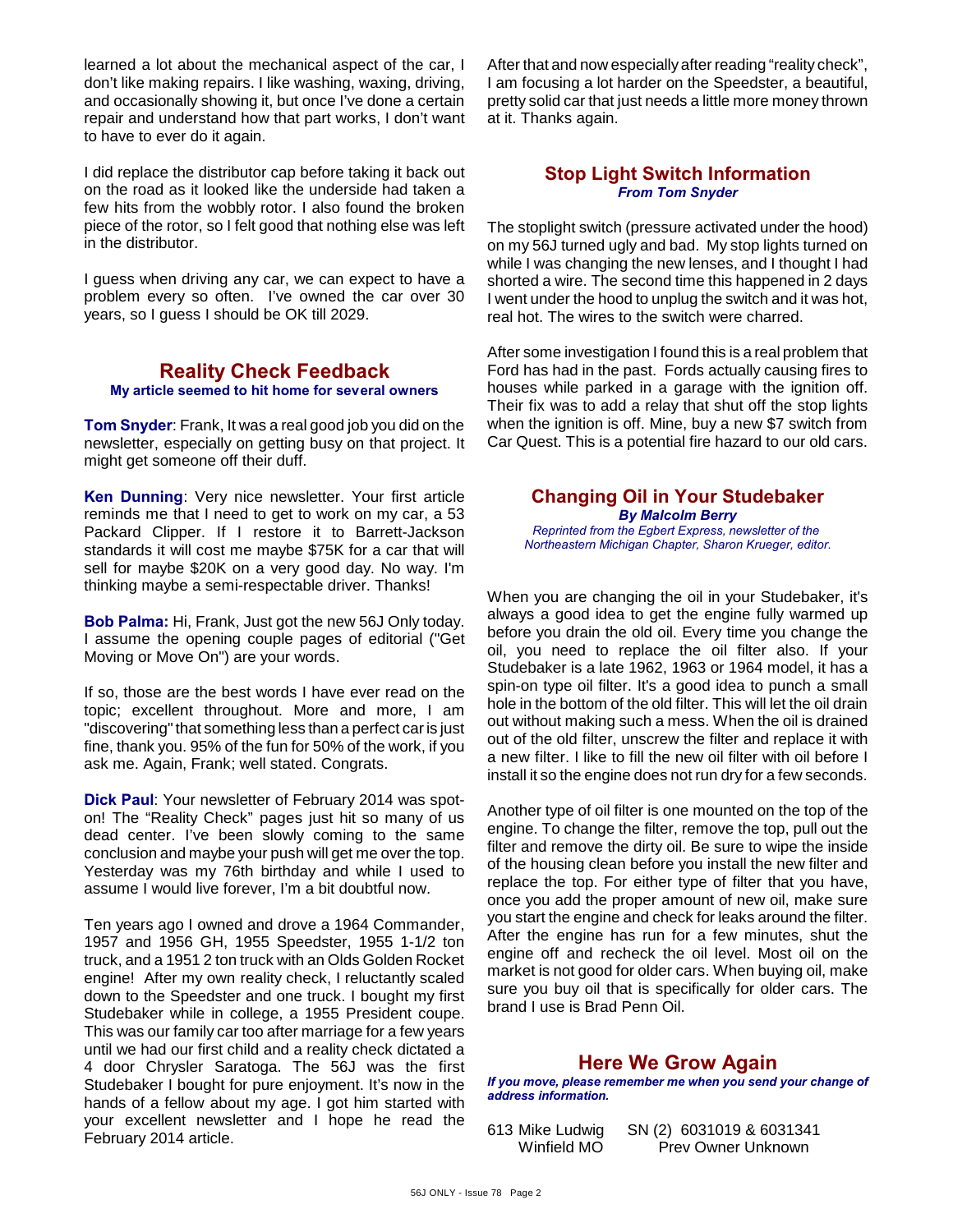- 614 JR Shaver SN 6031164 San Juan Capistrano CA Prev Owner Harvey W?
- 615 Lew Skelton SN 6033024 Rogers AR Prev Owner Eddie Yates
- 616 Howard Brown SN 6800088 Chatsworth, CA Prev Owner unknown
- 617 Terry Welch SN 6032237 Central City PA Prev Owner Jeffery Nagle
- 618 Jim Ober SN 6032191 Simi Valley CA Prev Owner Unknown

*NOTICE: In lieu of dues, and to help keep my records correct, registration forms are mailed to owners who haven't been heard from for several years. If you receive one, complete and mail it at once or you will be dropped from the mailing list.*

# **How Many Are Left?**

*1956 Golden Hawks Registered/Reported/Scrapped*

| 241                                                                                                       | <b>Registered Owners</b>                   |
|-----------------------------------------------------------------------------------------------------------|--------------------------------------------|
| 302                                                                                                       | <b>Cars Registered By Owners</b>           |
| 305                                                                                                       | *Cars Reported But Not Registered by Owner |
| 607                                                                                                       | <b>Total Cars Registered plus Reported</b> |
| 39 Additional Cars Reported as Scrapped                                                                   |                                            |
| * Includes cars previously registered but dropped<br>afterwards, due to 4 year non-response by the owner. |                                            |

# **Mail Bonding**

**If you need help or can offer advice, share it with other owners. (Edited as required.)**



# **Tom Snyder January 17, 2014**

As to the story on my 1959 Silver Hawk and this 56.

I bought the 1959 Silver Hawk for \$500 in 1965. In December 1966 my wife and I were married, and we traveled to Denver. When we moved to Dubuque, Iowa in 1967 the Silver Hawk was hit by a drunk driver in the middle of the night. The police found the Hit and run driver because of his trail of parts and antifreeze. My car had a bent trunk lid! A week later the Silver Hawk was hit a second time by a Priest which bent the bumper and destroyed the tail lights. The insurance company said the hawk was totaled mainly because of the price of the chrome tail light housings, bumper, and trunk lid.

The priest wanted to buy my Silver Hawk for \$500 but my requirement was he had to find me another one.

This 1956 Golden Hawk was sitting in a snowbank, but did run. \$80 but no clear title. The owner lived in Germany, his mother lived in Wisconsin and it had Wisconsin plates, the title was in St. Paul, Minnesota, but it was being driven around Dubuque, Iowa every day. One week later I got an Iowa license with me listed as the original owner from St. Paul, MN. A lot of telephone Calls and a lot of signed documents. The guy I bought it from appeared and wanted the car back as he had just "sold" it to a guy in Chicago for \$2000! Was he really POed!!! \$80! That is my story and I am sticking to it.!!!!

(**NOTE:** In May, Tom Wrote, "I just got my 56 out last week and it sure sounds and looks nice. It was in the last scene of Field of Dreams and now will be in the 25th anniversary parade of the movie here in Dyersville IA on June 14th.")

### **Ken Ross January 31, 2014**

Thanks for not forgetting me. Just got issue 077. The story was interesting. I have a standard shift Overdrive car that needs everything.

A note about the performance of the 56J: The one in Italy did fine (Leo's car). I put my 56J on the drag racing game in 1957-58. I am a master mechanic and redone my 56J to borderline specs at that time. 100 MPH in the 1/4 mile was a hallmark. What I did to this car was ahead of the curve and hard to detect on a tear down (the cam return plate was one of the first). It was rear drive, no Twin Track allowed as in '56, not a factory option. I still have my jacket awarded, it's the Century Club, 100 MPH.

I would love to get a Hawk body in better shape than mine. I'll send you a picture of it later. Isky cams did make a kit for the Packard with adjustable push rods and solid lifters. My Hawk was a total blue printed engine crank pin and bore centered to zero. Little things mean a lot of cheap HP.

Thanks for your letters. I am 75 and don't have the means to restore my car. It has 55K actual. Not very many of us left who put the 56J through its paces a long time ago - hands on people. Here is a donation for postage.

### **Richard Atkinson March 17, 2014**



I am attaching a photo I took of this months' (March issue) of Classic American, a magazine produced in the UK and serving the American car fans in the UK and Europe.

As you can see, it was a FC with a 4-page feature. I did write to the Editor, Ben, after the magazine on the shelves asking if it would be permissible for the article to be

published within 56J... sadly, no reply... so I guess not. Anyway, I hope the FC will boost a little appreciation for our cars in Europe, if only for one month!

**Administrative "Assistance"**

**NOTE: Special notes and recurring items.**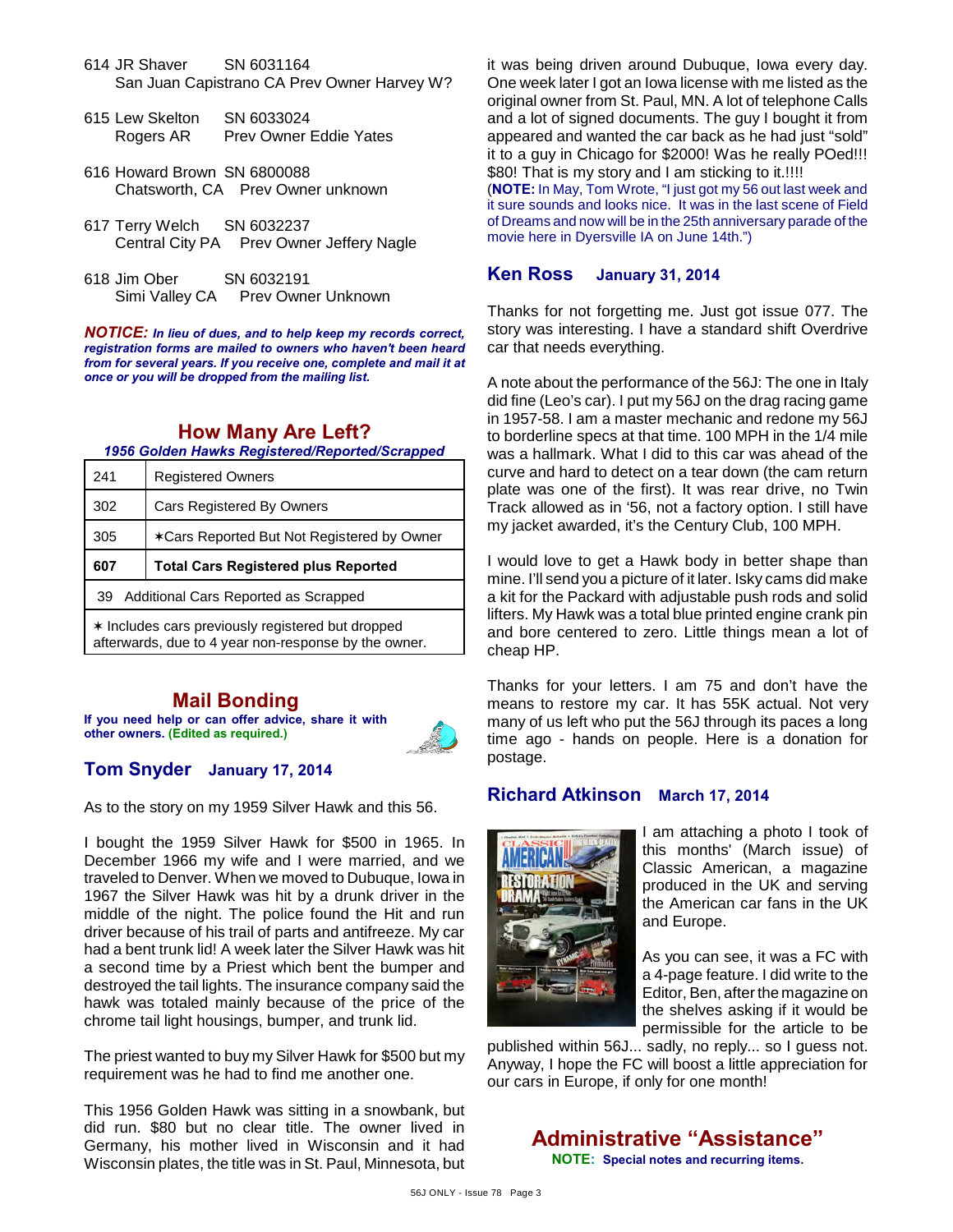°**EMAIL CLUTTER**: **I easily get 100s of messages a day, most of which are useless and interfere with the more important items. Please do not send forwarded mail to me. I just can't read it all. This includes anything not 56J related, especially jokes, E-cards, political and religious messages. Believe me, if you send it, I'll get it from 10 others also. Far too much aggravation for me!!!**

°**56JONLY Message Forum** Started by owner Scott Reid in July, 2002 for owners and fans to exchange information. Click

on *56JONLY Message Forum* on our home page. **NOTICE:** *If you want to contact me to include something in the newsletter, you must send it to me directly. You can do so through the 56SGHOR web site. NEVER write me at the Yahoo address. Scan the QR Code with your mobile device.* 



°**56J ONLY, Electronic Version** of the newsletter is in color, and undamaged in transit. If you would like to receive it electronically, *and save me a buck*, let me know and send me your Email address. I will send you a notice when the latest version is posted on the web site. You can read it, download it, and/or print it at your leisure. If you are not able to view it on the web site, let me know and I'll send it as an attachment. Anyone with an Email address on file with me, will automatically receive the newsletter electronically. **Let me know if you prefer to receive it by mail**. The mangling, ripping, and stains are free.

# *Wheel Estate*

**Our infrequent printing schedule means ads may be a year old. Please let me know if a transaction has been completed. All prices are subject to change. ALWAYS check with the person or vendor for the latest pricing, shipping, and availability. Cars**

**For sale:**1956 Golden Hawk in restorable condition plus all the premium quality NOS parts (collected over a 20 year period), plus specialty parts to restore it to concourse quality. Entertaining offers between \$20k and \$30k. Contact Bo Markham at 352-528-3304 or [bomarkham@embarqmail.com](mailto:bomarkham@embarqmail.com) (11-09-13)

**For sale:** 1956 Golden Hawk for Sale.352" Packard V8, automatic transmission, PS, PB, radio, Green/White, damaged front fender and cracked passenger door window, Serial 6800570, \$8000.00. George Vranich 724-866-7087. (09-2013)

**For sale:** 1956 Golden Hawk. Gold in the center & White on the roof and lower body. Asking \$17K, I could provide the full set of photos to anyone interested or you can see them on the 56J web site. Elaine Kordyban 6413 Wager Dr Rome NY 13440 phone 315-339-4847 email [ekordyban@yahoo.com](mailto:ekordyban@yahoo.com) (01-2013)

**For sale:** 1956 Golden Hawk body number 96. Early mocha/doeskin paint, auto, PS, PB. Driving and enjoying condition. Call Gary at 503-269-5513. Needs a new home that will drive her more! \$25,000 obo! (09-2012)

#### **Other**

**For sale:** 56J Parts: New!: Mechanical Brake LightSwitch \$12, Hawk Hydrovac mounting Brackets \$75/set,Hawk under dash tissue dispenser mounting bracket \$30,Upper & Lower Radiator Hoses \$20/ea, Fan & PS Belts\$10/ea, S/S "Check-Mark" mounting brackets \$15/pr,Speedometer Cable \$50, Ultra Front Seal \$20, PilotBearing \$25, Brake Wheel Cylinders \$35/ea, 160 degThermostat \$9, Inner Fin mouldings (C-Chromew/mounting

clips) \$95/pr, Sparkplug Wire Bracket RubberGrommets \$2/ea 56J Tune-up parts: Premium qualitysolid core custom 56J & Packard engine spark plug wiresets. Please specify wire bracket type- early finger-type orlater grommet-type, and single or dual carburetors. Cost is  $$56 + $12$  shipping. Points  $$6$ , Rotor \$10, Condenser\$7, Dist. Cap \$5-\$10-\$15, Spark Plugs \$15 (set of 8),Carburetor repair kits \$40.

Sample of NOS parts available: Fenders (inquire); Rear motor mounts \$65; R. Hood Hinge\$40; Dip Stick, Tie Rod Ends, Hood Spring Set \$34;1956-58 Hawk RF window regulators: LF \$150 RF \$100;Ultra tail shaft seal \$20; Packard Exhaust gasket set/\$25;56 Hawk trunk lock housing \$85; 56 Hawk front fender spears \$85ea/\$165pr; 56 Hawk Inst lite sw \$35,Climatizer sw \$35; 56-64 Hawk RF fender ext \$35; 12Volt Sparton Low tone horn \$85,

**Rebuilt parts:** 56J Starters \$225 & 56J Generators \$175 (\$75 core); Rebuilt water Pumps \$95 (your core appreciated), Rebuilt Fuel Pumps \$95 (\$75 core charge); Hood latches \$60,Revulcanized front motor mounts \$200/pr (exchange),Stainless wheel mouldings,

**Used Parts**: Lots of used 56J trim, switches, gauges, sheet metal, etc. Please Inquire. **Brent Hagen, 6220 SE 55th Ave., Portland, OR 97206-6800.** Email [ghawk352@effectnet.com](mailto:ghawk352@effectnet.com) Ph 971-219-9687. (04-2013)

**For sale:** PerTronix #1382 and PerTronix II #91382 Ignitor for Autolite IBJ-4001C & E distributors.

Matt Rosa Ponderosa Mustang, 850-857-1084 [FORD6566@aol.com](mailto:FORD6566@aol.com) [www.PonderosaMustang.com](http://www.PonderosaMustang.com) **Mention "Golden Hawk Newsletter"** (01-2013)

**For sale:** 1956 Sky Hawk and Golden Hawk headliner trim bows. One set consisting of 3 pieces with ends tapered. \$89.95 per set (free shipping). Myron McDonald, 417-678-4466 or cell 417-229-2603 (01-2013)

**For sale:** Large stock of Studebaker parts, 1934 - 1966, plus locating services. Hours by appointment. Call anytime, especially early evenings and weekends. Over 40 years Studebaker parts experience, Joliet Studebaker Service, Robert Kapteyn (Sr.), 112 Bissel Street, Joliet IL 60432, 815-722-7262, Email: studebaker@mac.com (01-2013)

**Adhesive Vinyl Inserts,** for AC 2799 wheel cover. Enough for 4 hubcaps, with spare inserts. \$27.50 includes directions & shipping in continental U.S. Right Impression, 319 S Chestnut St, Kimball, NE 69145, Phone or Fax: 308- 235-3386 [rimpres@earthlink.net](mailto:rimpres@earthlink.net) (01-2013)



**Recast Steering Wheel PN 1540647,** white, 17" just like the original. Contact us for price. Shrock Body Shop, 3999 Tyrone Pike, Coalport PA 16627. (01-2013) [www.shrockbrothers.com/steering\\_wheels.html](http://www.shrockbrothers.com/steering_wheels.html)



**Air conditioning** for 1955-56 V-8 Packard engine in whichever car it is in. You will need the third pulley and bolt for the crankshaft to drive the compressor. Modern, dependable, serviceable equipment starts with the Sanden compressor, 100-AMP alternator to keep your battery

charged, and the electric cooling fan. **AC pulley and bolt** \$300.00, **Bracket Kit** for alternator & compressor including offset oil fill tube and all hardware, NAPA numbers for belts, etc. \$350.. Includes shipping and handling. **ALSO**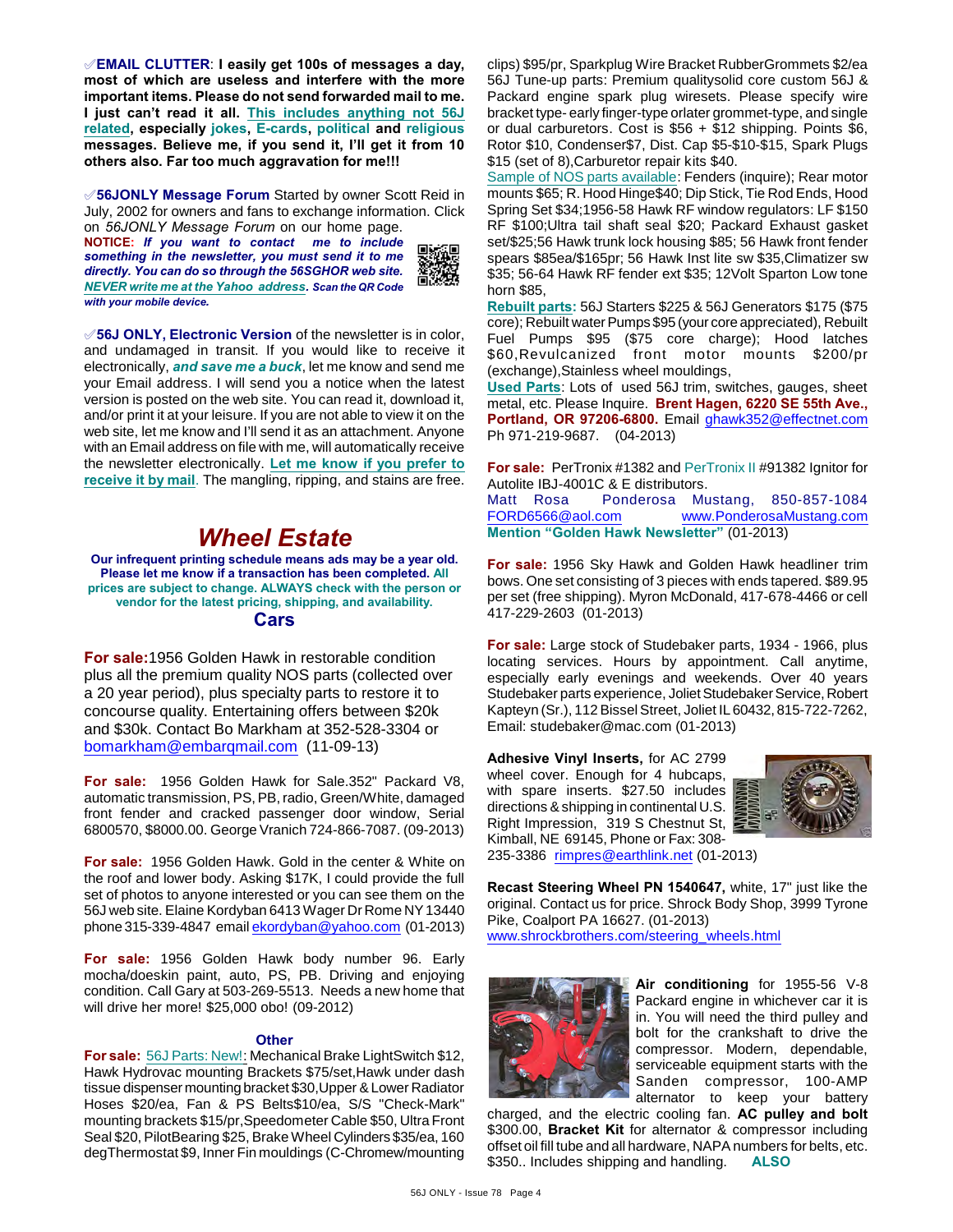

**Ultra400 Automatic Transmission Conversion** for your 1956 Golden Hawk to a TH400. Enjoy the difference and confidence. No puking overflow. More power to the wheels. Jack Nordstrom, 4975 IH-35 South, New Braunfels TX 78132, Tel 800-775-7077. (01-2013)

**For sale:** Packard V8 engines built to your specifications. I have a completely rebuilt 352" long block in stock for \$2995. **ALSO**

Just found a stash of 1998 manufacture NOS Packard V8 hydraulic valve lifters. These were made by Johnson, a major OEM supplier, before they went out of business. To get enough for my use, I had to buy two cases, 234 units. Will sell them to my '56J friends for \$10.00 each. For comparison, most major Packard suppliers are asking \$14-16 each. Cam Retainer Plate and Spacer - The factory engineers redesigned the oiling system to ameliorate the lifter clatter problems. The second-design cam retainer plate and spacer has been remanufactured in A2 tool steel and is now available. Don't rebuild your Packard V8 without it. - \$75. Oldsmobile V8 Oil Pump Conversion Kit - \$210, Oldsmobile V8 Standard Duty Oil Pump and Pickup - \$100, Oldsmobile V8 High Volume Oil Pump and Pickup - \$150. Packard Engineering Oil Pump Relief Valve Dump Tube - \$25. Re-Manufactured Packard Oil Pump – Vacuum Pump replaced by a  $\frac{1}{2}$ " cast iron bottom plate and triple the bearing area - \$350 and exchange of your pump. Neoprene Rear Main Seal - \$25. Reinforced Front Balance Damper and Neoprene Seal - \$100 and exchange of your damper. Rebuilt Water Pumps with improved seal and bearing. - \$100 and exchange of your pump. Send cashier's check, money order or PayPal to Jack Vines, 3227 E. 28th Avenue, Spokane, WA 99223 [PackardV8@comcast.net](mailto:PackardV8@comcast.net) Packard V8 Limited. 509-535-8610. (01-2013)

**For sale:** New Radio Dial Glass for 1956-57 Studebaker Delco radios, including 56J's. Accurate reproduction dial glass, just like original, \$25 + \$4 shipping. Rebuilt Packard water pumps for sale \$95, plus \$11.00 for shipping, (your core is appreciated). ALSO: Tachometers & Tachometer Sending Units: I can repair most of these. I also rebuild sending unit to tachometer interconnect cables. Transmission Puke kit-II: Stop fluid from belching out of dip stick tube on start up. \$5 ppd. Brent Hagen, 6220 SE 55th Ave, Portland OR 97206-6800, phone 503-771-0604 Email [ghawk352@effectnet.com](mailto:ghawk352@effectnet.com) [www.1956goldenhawk.com/hagen](http://www.1956goldenhawk.com/hagen) (01-2013)

**For sale:** AC-2754 Exhaust extension. Originally available on 1956 Hawks and station wagons. Chrome finish. Dresses up tailpipe and prevents gasses from marring car finish. ea. 1-104 Oil Filter Decal. 1-083 Valve Cover Decal (2 required). For prices, shipping fees, and availability, Studebaker International, 97 North 150 West, Greenfield IN 46140-8562, 317-462-3124, FAX 317-462-8891, Website: www.studebaker-intl.com Email: jim@studebaker-intl.com (01-2013)

**For sale:** 1956 Hawk Taillight Lenses #1312681 reproduction, excellent quality. 1540137 Wiper Switch Reproduction. 1540135 Headlamp switch reproduction. Other parts as well at http://www.StudebakerParts.com Chuck Collins, 2410 W. Freeway Ln., Phoenix AZ 85021 602-995-5311, chuck@studebakerparts.com (01-2013)

**For sale:** New, reproduction Fuel Tank Sending Units are available from KM Lifestyle, 12 Jacques Street Worcester, MA, 01603. Call (508)792-9500 Monday - Friday 9AM - 5PM (EST) for prices or visit their web site at: http://www.mykmlifestyle.com/ (01-2013)



**For sale:** Many used 56 J Parts, Hawk doors and rear quarters, Packard V-8s, 3spd overdrive setups, Power steering pumps. Call for needs. Many Studebaker Parts Available. K Body Window Flipper Restoration, Stainless steel straightening, polishing. Very Good 56 Golden Hawk Hood. Dwayne Jacobson, 2620 Lake View Dr, Junction City, WI 54443. Phone 715-572-7292 email- [studebaker56j@mac.com](mailto:studebaker56j@mac.com) (11-2011)

#### **56J Club Items** *All Proceeds Help Maintain the Register Some Items are free to view or download on our web site or can also be ordered on-line*



**1956 Studebaker Golden Hawk Parts Catalog.** 320 pages. Includes specifications, part numbers, illustrations, indexes, utility items, and accessory codes, and a list of service bulletins (add \$15.00 foreign S/H).

\$38.00

**1956 Studebaker Golden Hawk Authenticity Guide.** Documents most of the quirks with 30 color photos and all decals shown. Divided into sections covering the engine, exterior, interior, trunk, paint and accessories (add \$13.00 foreign S/H)



\$22.00

**DVD and CD Items** PDF format, viewable with Adobe® Acrobat® Reader (included).



**1956 Studebaker Passenger Car Manuals on DVD. (Not for TV DVD player)** Contains the files that are on all three CDs plus the 1955-58 Chassis Parts Manual, 1953-58 Body Parts Manual, 1956-57 Shop Manual, and the 1958 Shop Manual Supplement **\$20.00 1956 Golden Hawk Restorers Guide on DVD** Contains a video version of the Authenticity Guide with many new items<br>discussed. **\$20.00** discussed.

**1956 Studebaker GH Manuals on CD** Parts Catalog, Authenticity Guide, Owners Manual, Accessories Catalog, and Warner Overdrive Manual. **\$11.00 56J ONLY Newsletters on CD** Contains all the back issues of 56J Only in .PDF format. **\$11.00**

**1956 Studebaker GH Production Orders CD** All 4073 Production Orders for 1956 Golden Hawks, produced directly from our data base. **\$11.00**

**Copy of the Original Production Order** for your car. Directly from microfilm, Send serial number. **\$12.00 Decals-Tags-Oil Filler Cap**, blue/buff  $$3.00$ **Oil Bath**, yellow/black  $$ 4.00$ **Seat Belt**, red/black/white (need 2) ea. \$ 3.00 **Generator Field Terminal Tag, red**  $$ 1.50$ **Tachometer Sending Unit Tag, red**  $$3.00$ **Club Rosters** send Email or SASE (Registered owners only)



*Make Checks Payable to Frank Ambrogio. Scan the QR Code with your mobile device to go to our web site.*